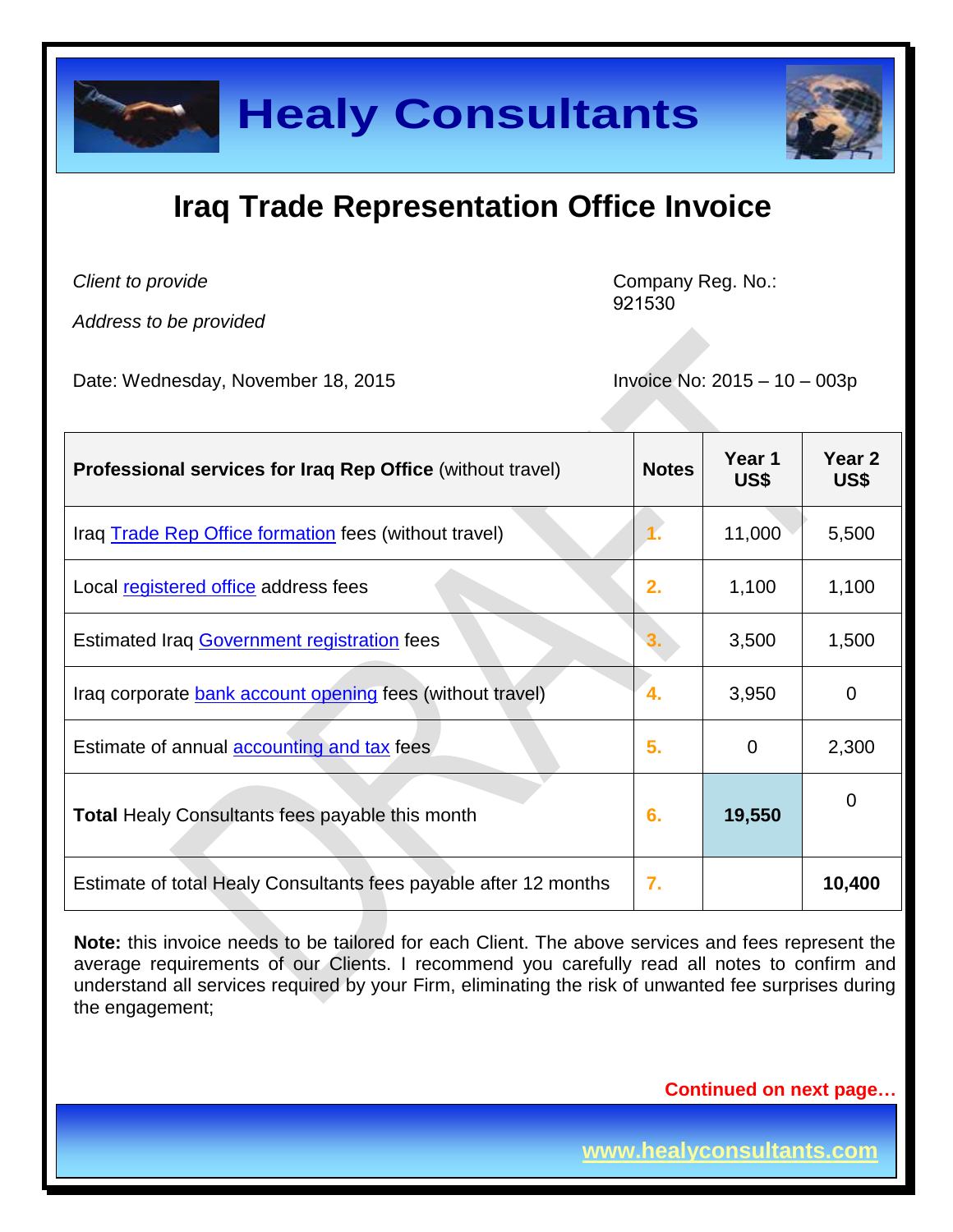

## **Iraq Trade Representation Office Invoice**

### *Notes to invoice above*

**1.** Healy Consultants' fees to efficiently and effectively project manage our Clients' business setup engagement to a timely completion within [nine weeks \(click link\),](http://www.healyconsultants.com/iraq-company-registration/fees-timelines/) including **i)** time taken with our Clients to agree the optimum corporate structure, while legally minimising global taxation **ii)** devising a strategy to complete the engagement without our Client travelling **iii)** finding solutions to [challenges that occur](http://www.healyconsultants.com/engagement-project-management/) throughout the engagement and **iv)** weekly [detailed email engagement status](http://www.healyconsultants.com/index-important-links/weekly-engagement-status-email/)  [updates](http://www.healyconsultants.com/index-important-links/weekly-engagement-status-email/) to our Client;

All [engagement fees](http://www.healyconsultants.com/company-registration-fees/) (click link) are agreed and paid up front and agree to the fees published on our country web pages. Consequently, there are no hidden fees or surprises or ambushes throughout the engagement. All engagement deadlines are agreed up front in the form of [a detailed project](http://www.healyconsultants.com/index-important-links/example-project-plan/)  [plan,](http://www.healyconsultants.com/index-important-links/example-project-plan/) mapping out deliverables by week throughout the engagement term;



Every second day during the engagement, we email our Client a [detailed email engagement status](http://www.healyconsultants.com/index-important-links/weekly-engagement-status-email/)  [update.](http://www.healyconsultants.com/index-important-links/weekly-engagement-status-email/) Our Client is immediately informed of engagement problems together with solutions. Your dedicated engagement manager is reachable by phone, skype, live chat and email and will communicate in your preferred language;

- **2.** In accordance with Iraqi [regulations on foreign investment,](http://www.iraqcoalition.org/regulations/20031220_CPAORD_39_Foreign_Investment_.pdf) an Iraq Trade Representation Office shall as from the date of its incorporation have a legal registered office in Iraq, to which all official government communications and notices may be addressed. To comply with this statutory requirement, Healy Consultants' Iraq office will be the registered office address for your Trade Rep Office. Thereafter, this address will be used to receive Government correspondence including **a)** bank statements and **b)** employee payroll tax and pension correspondence. Most of our Clients wish to place Healy Consultants Iraq [office address \(click link\)](http://www.healyconsultants.com/virtual-office/) on invoices, contracts, websites and business cards;
- **3.** This fee is an estimate of government costs payable during your Firm's engagement. All government fee payments will be supported by original receipts and invoices. Examples of government costs include **i)** reservation of the rep office name with [Baghdad Chamber of Commerce](http://www.baghdadchamber.com/) **ii)** filing a registration application at the companies registry; **iii)** obtaining the shareholder's tax clearance; **iv)** obtaining the rep office registration certificate from the companies registry at the [Ministry of Trade;](http://www.mot.gov.iq/). Following engagement completion, Healy Consultants will refund our Client any excess of funds received over actual Government costs paid;

**Continued on next page…**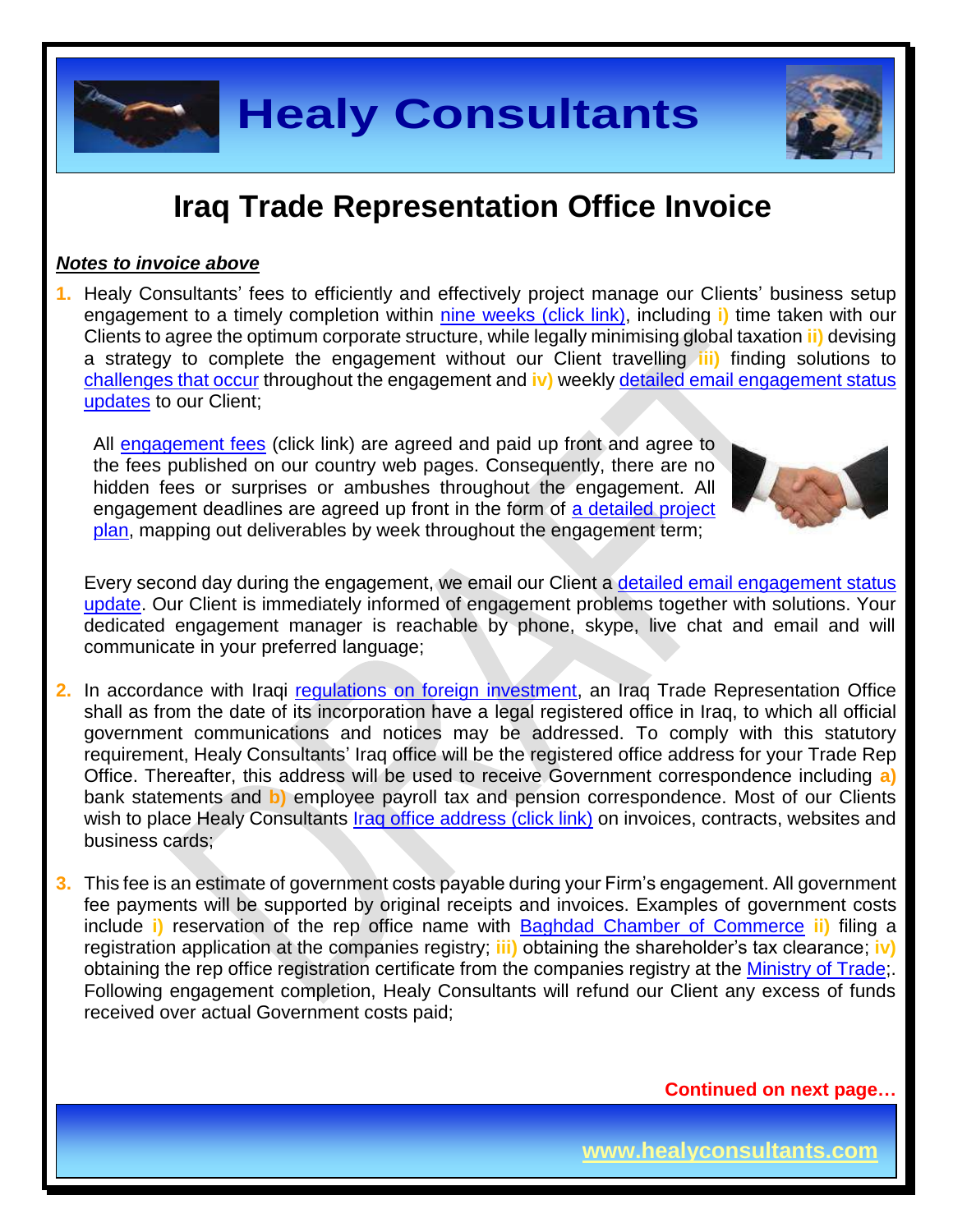

## **Iraq Trade Representation Office Invoice**

**4.** Healy Consultants will be pleased to open an Iraq corporate bank account without travel. It is a time consuming task, Healy Consultants will shelter our Client from the administrative challenges. As you can appreciate, it is a difficult task to obtain bank account approval through a newly registered rep office of a foreign company, when shareholders and directors and bank signatories reside overseas. Healy Consultants will prepare a business plan for the bank to optimize the probability of corporate bank account approval. Depending on our Client business and nationality, there is a 20% probability the banks will request a bank signatory to travel for a one hour bank interview. Healy Consultants will try its best to negotiate with the bank for a travel exemption. If our Client must travel to Iraq for corporate bank account opening, Healy Consultants will refund our Client US\$ 950;

If our Client is not comfortable with only an Iraq corporate bank account, Healy Consultants will be pleased to open [an international corporate bank account](http://www.healyconsultants.com/international-banking/) (click link) outside of Iraq. Examples include New York, Germany, Liechtenstein, Austria, Bulgaria, South Africa, Australia, London, South America or Dubai. All banks will be top tier banks in these countries with excellent internet banking services. Example of our global banking partners include HSBC , Standard Chartered Bank, Citibank, Barclays, Standard bank, Rasheed bank, VTB bank, UBS, Credit Suisse;

The banks enjoys ultimate power of approval of corporate bank account applications. Consequently, guaranteed success is outside of Healy Consultants' control. What is inside our control is the preparation and submission of a high quality bank application that maximizes the likelihood of approval. To date, we enjoy a 100% approval record because of [our global banking relationships](http://www.healyconsultants.com/international-banking/corporate-accounts/) and determination;

Global banks continue to tighten corporate bank account opening procedures, their internal compliance departments completing more thorough due diligence of Clients. Consequently, our Clients should expect the bank account approval period to take up to 4 weeks. Furthermore, global banks now require evidence of proof of business in the country where the corporate bank account will be, including sales contracts or lease agreement;







**Continued on next page…**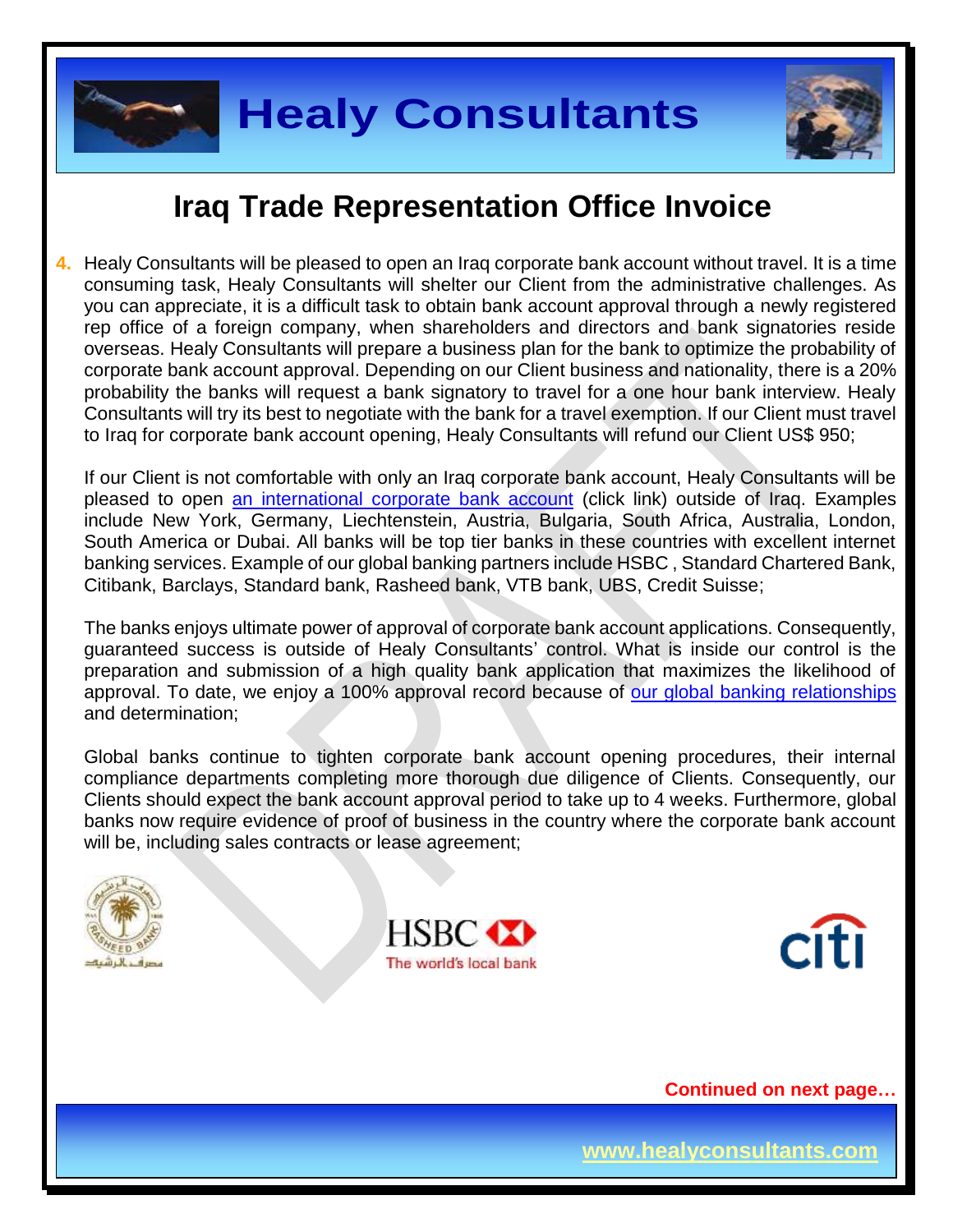



### **Iraq Trade Representation Office Invoice**

**5.** For an active trading branch, these **accounting and tax** fees are an estimate of Healy Consultants fees to efficiently and effectively discharge your annual rep office accounting and tax obligations. Following receipt of a set of draft accounting numbers from your rep office, Healy Consultants will more accurately advise accounting and tax fees. For a dormant company, Healy Consultants fees are only US\$950;



- **6.** All fees quoted in this invoice correspond to fees quoted on Healy Consultants' [website.](http://www.healyconsultants.com/company-registration-fees/) Please review this invoice carefully to identify errors. During the rush of a business day, it is possible Healy Consultants inadvertently made fee calculation errors, typing errors or omitted services or omitted historic fee payments from Clients. In the unfortunate event you identify invoice errors, please revert to me directly re the same. I apologize in advance if I or my staff made invoice errors;
- **7.** Assuming our Clients' re-engage Healy Consultants in year 2, this fee is an estimate of the fees payable next year, 12 months after the date of trade rep office registration;
- **8.** The fees quoted in this invoice are a prediction of the fees required to efficiently and effectively complete this engagement in a timely manner. If during the engagement Healy Consultants realizes that the project is more complex than anticipated, requiring a large additional investment of time, my Firm will revert to request additional fees. If Healy Consultants completes the engagement faster than expected and more easily than expected, Healy Consultants is happy to refund some fees to our Client;
- **9.** In accordance with Iraqi [regulations on foreign investment,](http://www.iraqcoalition.org/regulations/20031220_CPAORD_39_Foreign_Investment_.pdf) a Trade Representation office can be established only to **i)** perform business development activities, **ii)** showcase the parent company's products, **iii)** make or build contacts in Iraq, or **iv)** perform due diligence;
- **10.**In accordance with Iraqi [regulations on foreign investment,](http://www.iraqcoalition.org/regulations/20031220_CPAORD_39_Foreign_Investment_.pdf) foreign entities must submit all parent company documents in both Arabic and English. Documents should be certified by relevant authorities in the mother company's country of domiciliary and in Iraq;

**Continued on next page…**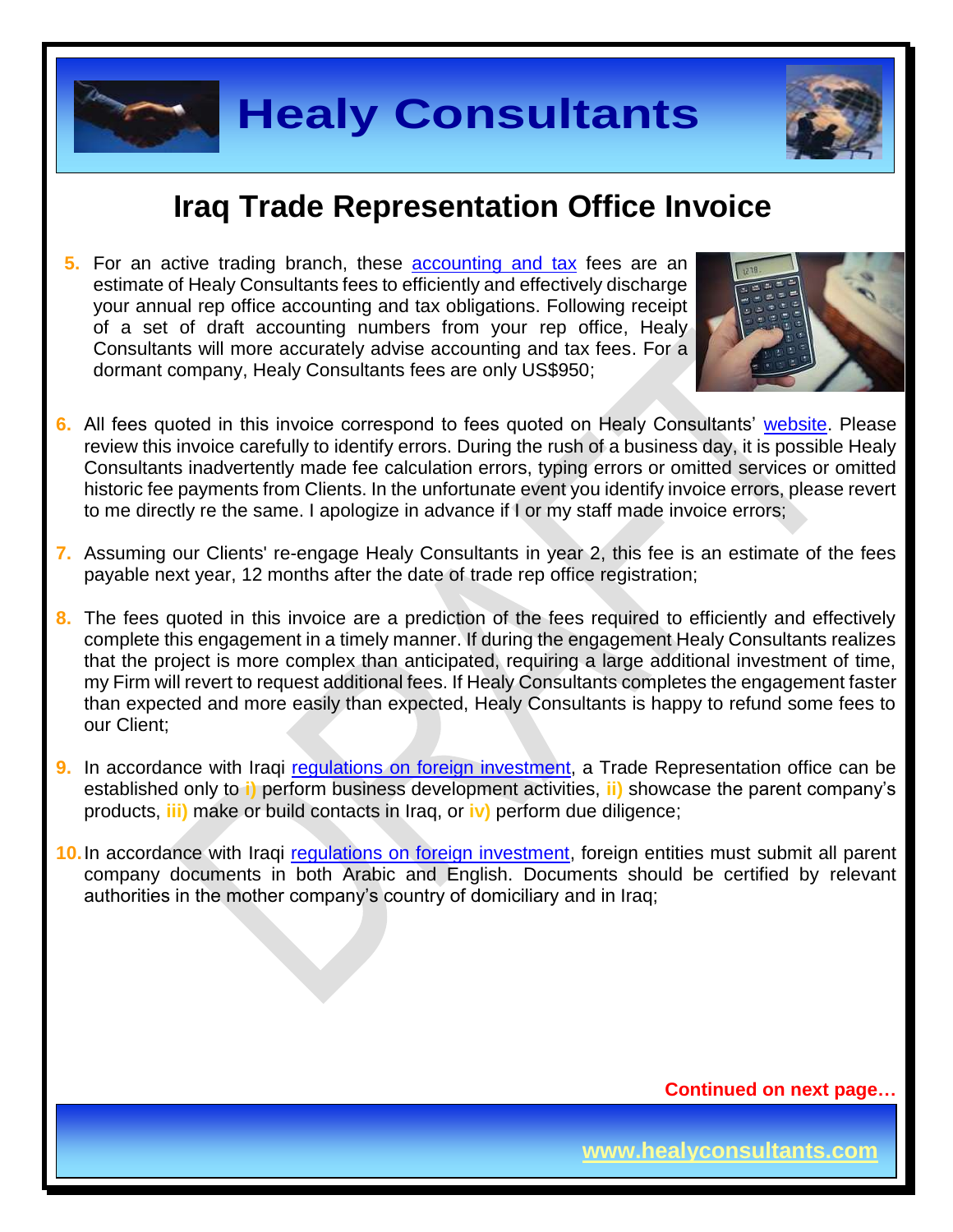

### **Iraq Trade Representation Office Invoice**

**11.**If our Client and Healy Consultants properly plan this engagement, our Clients' will *not* have to travel during this engagement. Healy Consultants will efficiently and effectively and aggressively complete trade rep office registration and corporate bank account opening in a timely manner without our Client presence. Instead, our Client will need to **i)** sign and get documents legalized in the embassy in their country of origin and **ii)** courier the originals to Healy Consultants office;



- **12.**If required, Healy Consultants will be pleased to assist your firm secure employee visa approvals. Our fee is US\$4,950 per person and includes preparation of a quality visa application and submitting to the correct immigration officers. The Government enjoys ultimate power of approval of visas. Consequently, guaranteed success is outside of Healy Consultants control. What is inside our control is the preparation and submission of a high quality immigration visa application that maximizes the likelihood of visa approval. To date, we enjoy a 100% approval record;
- **13.**During the engagement, shareholders and directors documents must be translated into the local language (Arabic) before the Government and Bank approves branch registration and corporate bank account opening respectively. Consequently, our Client should budget for possible additional translation and embassy atestation fees. Either our Client or Healy Consultants can complete this administrative task;

As always, Healy Consultants will negotiate with all third parties to eliminate or reduce additonal engagement costs. For transparency purposes, all third party fee payments will be supported by original receipts and invoices. Examples of possible third party payments include **i)** embassy fees **ii)** notary public costs **iii)** official translator fees;

- **14.** It is important our Clients' are aware of their personal and corporate tax obligations in their country of residence and domicile; and they will fulfil those obligations annually. Let us know if you need Healy Consultants help to clarify your local and international annual tax reporting obligations;
- **15.**To assist our Clients to minimize foreign exchange costs, we offer the payment in SG\$, Euro, Pounds or US\$. Kindly let me know in which currency your Firm prefers to settle our fees and I will send an updated invoice, thank you;
- **16.** Engage Healy Consultants to [project manage \(click link\)](http://www.healyconsultants.com/project-manage-engagements/) the set up of your business in every country on the planet. We are the best in the [world \(click link\)](http://www.healyconsultants.com/best-in-the-world/) at what we do and we are a one-stop-shop for [the A to Z \(click link\)](http://www.healyconsultants.com/a-to-z-of-business-set-up/) of every country engagement;

**Continued on next page…**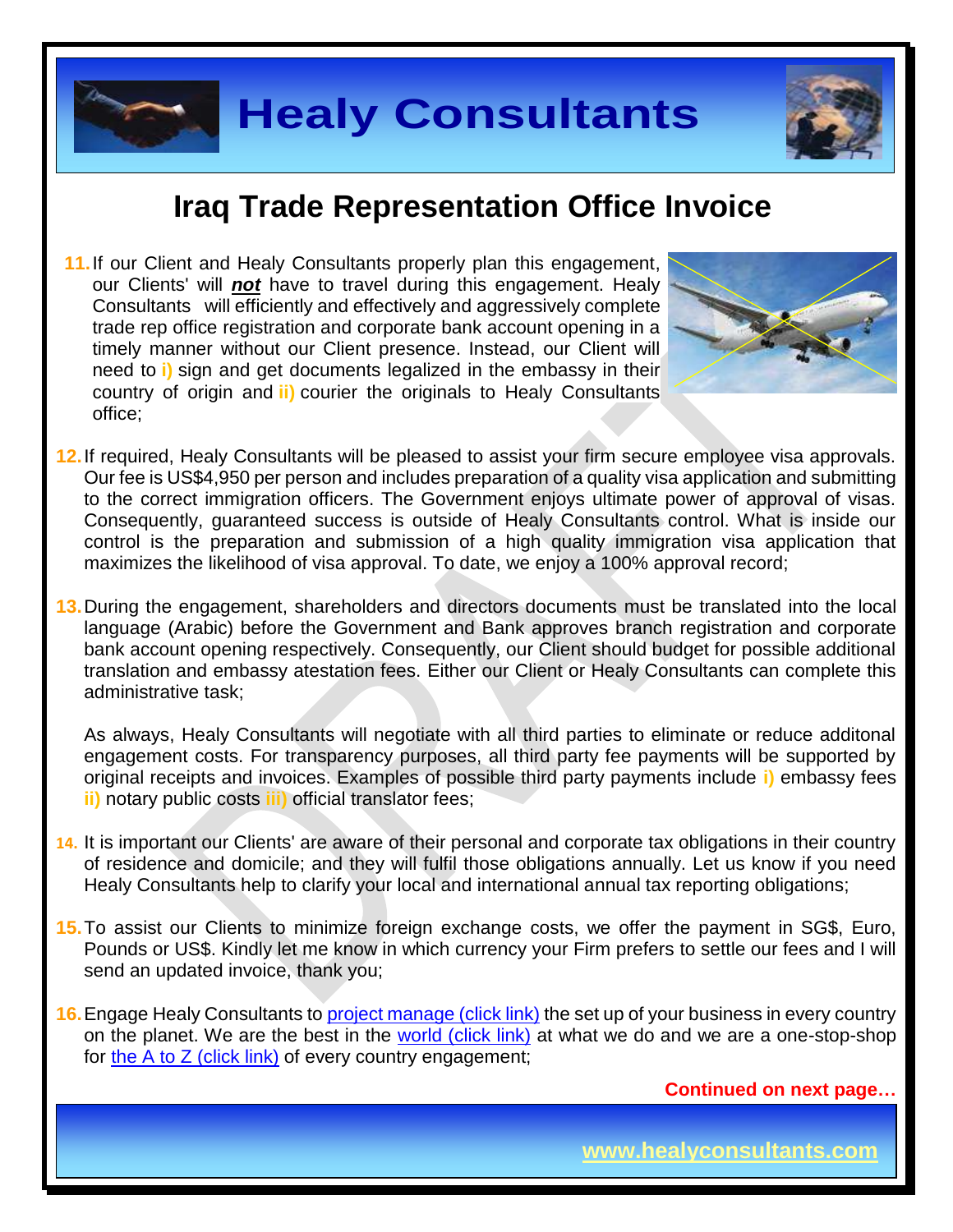

## **Iraq Trade Representation Office Invoice**

- **17.**As stipulated on our [business website](http://www.healyconsultants.com/) and in section 3 of our engagement letter, Healy Consultants will only commence the engagement following **i)** settlement of our fees and **ii)** completion and signing of our legal engagement letter;
- **18.**Healy Consultants will only incorporate your Trade Representation Office after 75% of [due diligence](http://www.healyconsultants.com/due-diligence/)  [documentation](http://www.healyconsultants.com/due-diligence/) is received by email. Healy Consultants will only open a corporate bank account after 100% of the Client's original due diligence documentation is received by courier;
- **19.**To efficiently and effectively complete your engagement in a timely manner, we recommend your Firm transfers these funds to Healy Consultants' corporate bank account. Thereafter, our Incorporation and Banking Team will aggressively advance your engagement, providing your Firm daily feedback as to engagement status. I would be grateful if you email us the bank transfer advice slip to enable my Accounting Department to accurately and timely identify bank receipts.

**Continued on next page…**